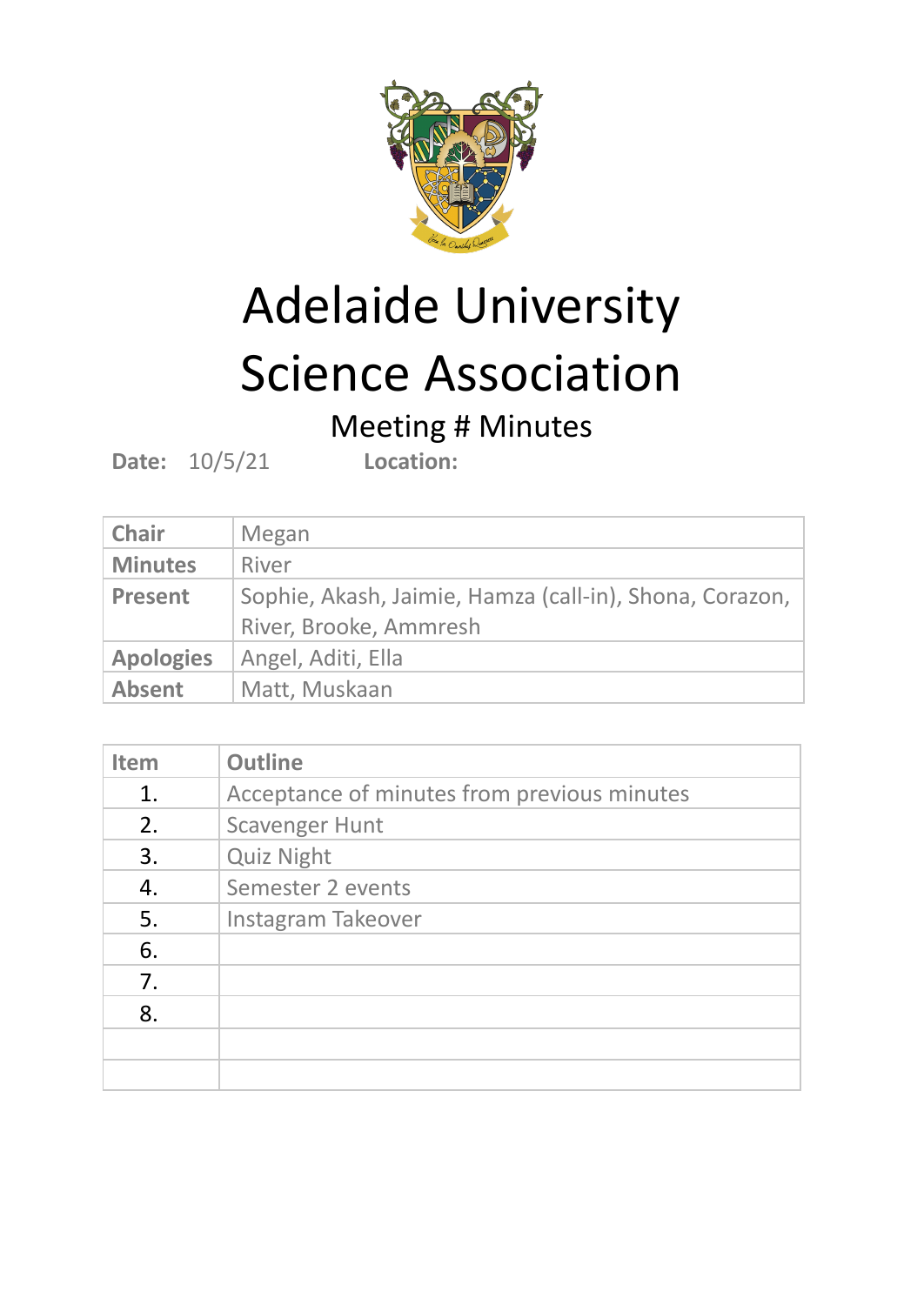| Item 1            | <b>Acceptance of minutes from previous minutes</b>                             |
|-------------------|--------------------------------------------------------------------------------|
|                   | Do we accept the minutes from the previous meeting?                            |
|                   | motioned by Megan, seconded by Ammresh, accepted by all, opposed by none       |
|                   |                                                                                |
| Item <sub>2</sub> | <b>Scavenger Hunt</b>                                                          |
|                   | postponed until week 2 semester 2 (August 2nd-6th)                             |
|                   | apply for union grant to cover app licence (Minor digital activities up to     |
|                   | $$800$ )                                                                       |
|                   | Asked if faculty will still fund prizes (\$500)                                |
|                   | Drinks with AUScA - still this friday<br>$\sim$                                |
|                   |                                                                                |
|                   | Decided to postpone the event due to financing concerns. Moved to semester     |
|                   | 2 week 2. We are applying for grants to cover costs of the goosechase app.     |
|                   |                                                                                |
|                   | If no cost to the club, motion to move the scavenger hunt as voted previously. |
|                   | Motioned by Megan, seconded                                                    |
|                   | for: 10                                                                        |
|                   | opposed: 0                                                                     |
|                   | accepted by all, opposed by none, accept to move the scavenger hunt to         |
|                   | semester 2                                                                     |
| Item <sub>3</sub> | <b>Quiz Night</b>                                                              |
|                   | Friday May 28th<br>$\overline{\phantom{a}}$                                    |
|                   | room booking - Brooke<br>$\overline{\phantom{a}}$                              |
|                   | Donations - shona<br>$\overline{\phantom{a}}$                                  |
|                   | Questions subcommittee - Sophie, River, Ella, Brooke<br>$\equiv$               |
|                   | anyone else to join<br>$\overline{\phantom{0}}$                                |
|                   | MC: Peter or Ammresh?                                                          |
|                   | 10 per table, \$10/head or \$90/table                                          |
|                   | Bar profits and gold coin donation to go to charity as voted by                |
|                   | attendees (drinks, raffles and games proceeds)                                 |
|                   | 6 rounds, 12 questions/round +table games and mini games                       |
|                   |                                                                                |
|                   | Brooke rang, might have issues hiring eclipse room, we can book the Harry      |
|                   | Medlin room.                                                                   |
|                   | Potentially eclipse room based upon booking availability closer to the event.  |
|                   | Brooke told us we will have a room with 80-100 person capacity on the day.     |
|                   | Ammresh suggested rooms in barr smith that could also hold 100 people.         |
|                   | Megan to look into booking rumours cafe.                                       |
|                   |                                                                                |
|                   | Charities to vote on at the event:                                             |
|                   |                                                                                |
|                   | <b>Australian Conservation Foundation</b>                                      |
|                   | Australia Refugee Association                                                  |
|                   | <b>Hutt St Centre</b>                                                          |
|                   | motioned by Megan, accepted by 8, opposed by Ammresh,                          |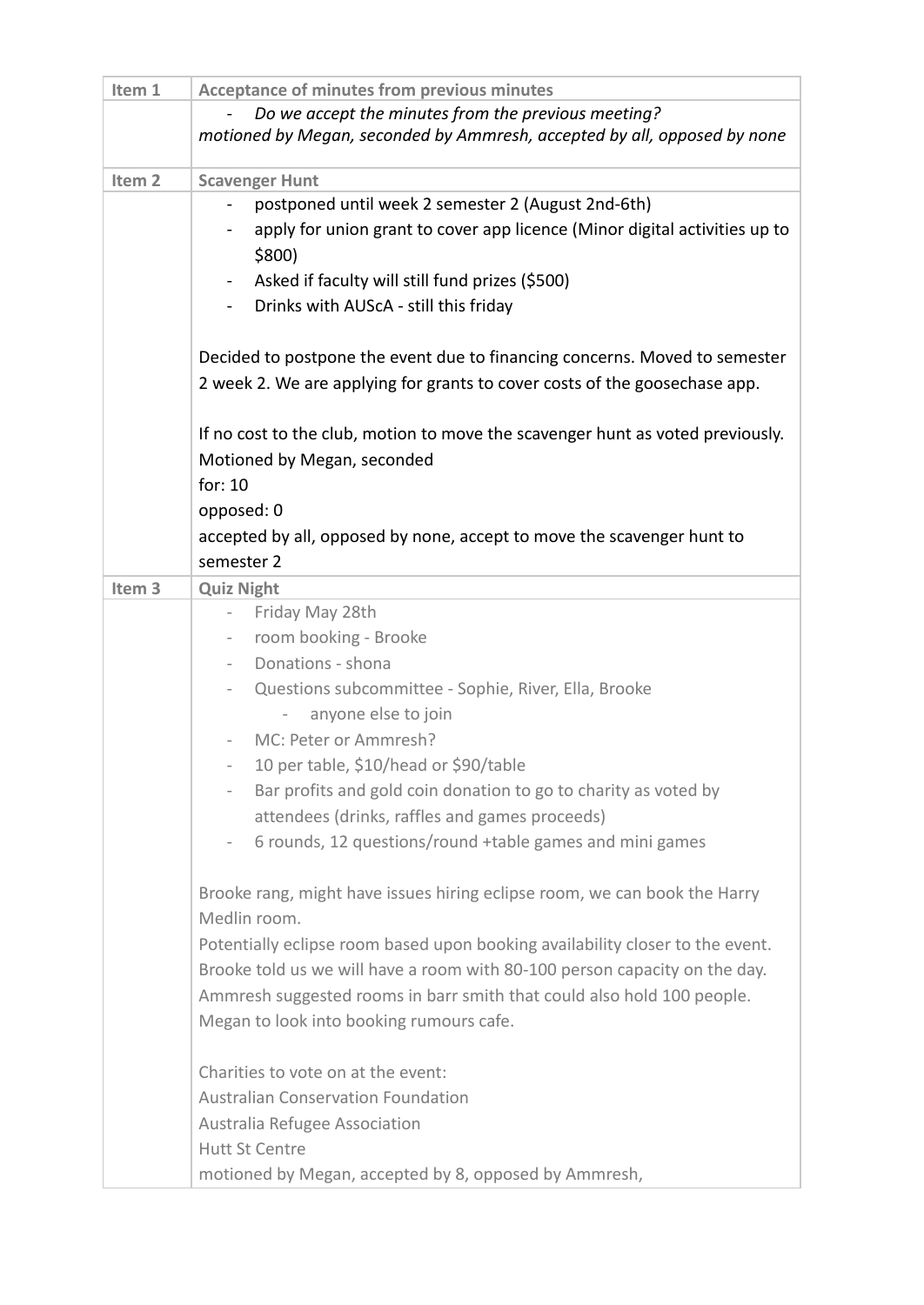|        | accept to choose between these three charities on the night                                                                                                             |
|--------|-------------------------------------------------------------------------------------------------------------------------------------------------------------------------|
|        | quiz night is currently at 6 rounds with 12 questions in each.<br>river motions to have 7 rond with 10 q<br>6:5                                                         |
|        | 7:5                                                                                                                                                                     |
|        | Megan decided to keep at 6 rounds                                                                                                                                       |
|        | accept to keep at 6 rounds with 12 questions ewach                                                                                                                      |
|        | MC: Ammresh & Jamie volunteered to MC during the night.                                                                                                                 |
|        | Akash volunteered to help Shona with donations                                                                                                                          |
| Item 4 | <b>Semester 2 events</b>                                                                                                                                                |
|        | Scavenger hunt week 2 (August 2nd-6th)                                                                                                                                  |
|        | - BBQ week 4 August 18th                                                                                                                                                |
|        | Pub Crawl Week 7 September 10th                                                                                                                                         |
|        | theme ideas                                                                                                                                                             |
|        | Sciball Saturday week 10/11 (October 16th or 23rd) - are we flexible                                                                                                    |
|        | with date/day?                                                                                                                                                          |
|        | venues and themes                                                                                                                                                       |
|        | Networking night - no date                                                                                                                                              |
|        | National Science week in week 4<br>Brooke said that our networking event should be hosted wholly by AUScA as<br>collaborative ventures in the past have been difficult. |
|        | Motion by Megan to have non-collaborative networking event                                                                                                              |
|        | accepted by all, opposed by none                                                                                                                                        |
|        | accept to have a non-collaborative networking event                                                                                                                     |
|        | brooke motions to have networking event thursday week 6, seconded by<br>Megan, accepted by all, opposed by none                                                         |
|        | motion by megan to accept the dates of pub crawl and BBQ, seconded by                                                                                                   |
|        | Ammresh, accepted by all, opposed by none                                                                                                                               |
| Item 5 | <b>Instagram Takeover</b>                                                                                                                                               |
|        |                                                                                                                                                                         |
| Item 6 | Items without notice                                                                                                                                                    |
| Item 7 |                                                                                                                                                                         |
|        |                                                                                                                                                                         |
| Item 8 |                                                                                                                                                                         |